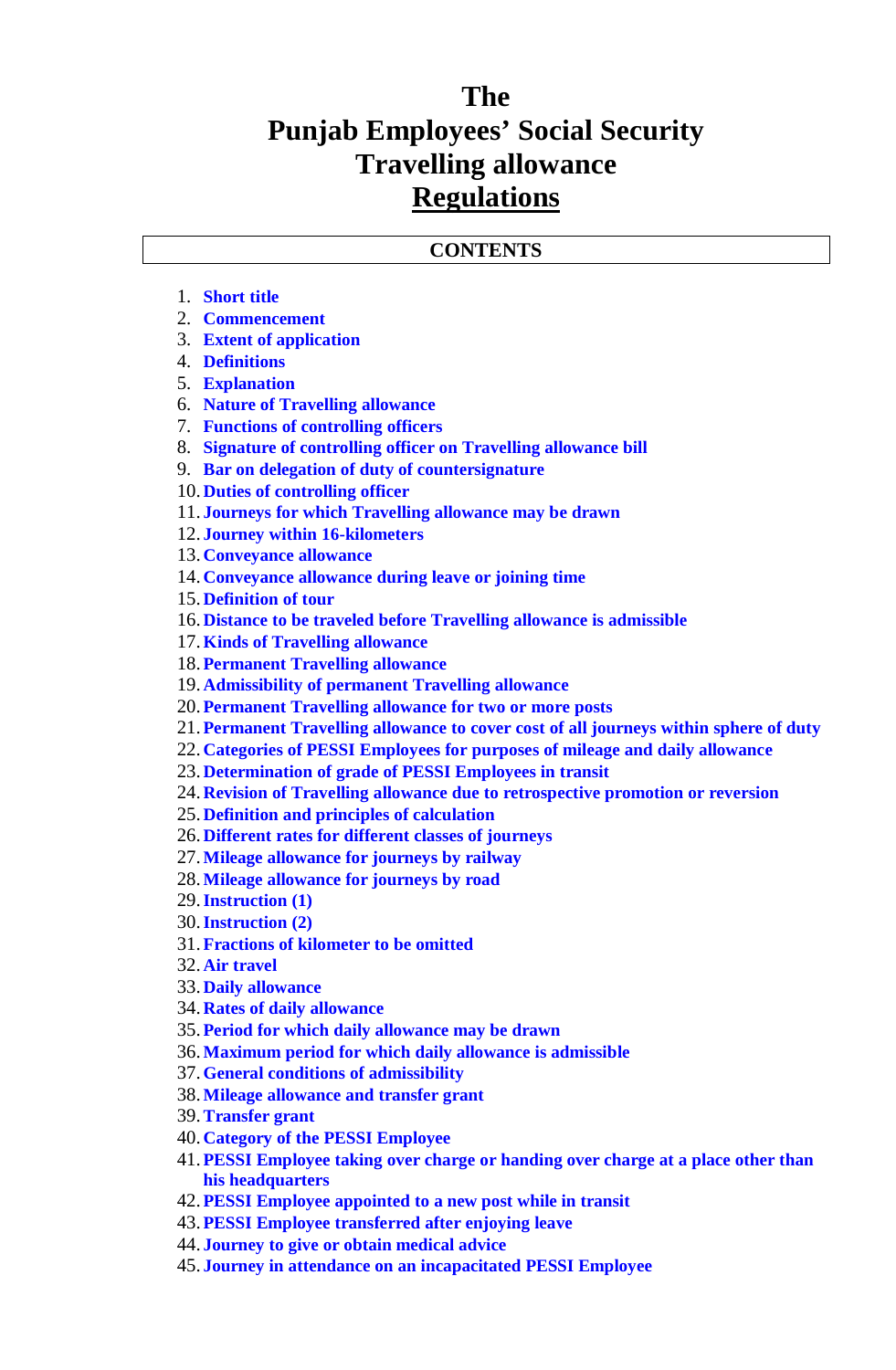| Sr. | Chapter                                       |                             |  |  |
|-----|-----------------------------------------------|-----------------------------|--|--|
| I.  | <b>General</b>                                | $\mathcal{D}_{\mathcal{L}}$ |  |  |
| П.  | Travelling Allowance for journeys on tour     | 5                           |  |  |
| Ш.  | Travelling Allowance for journeys on transfer | 10                          |  |  |
| IV. | Travelling Allowance for journeys other than  | 13                          |  |  |
|     | those on tour or transfer                     |                             |  |  |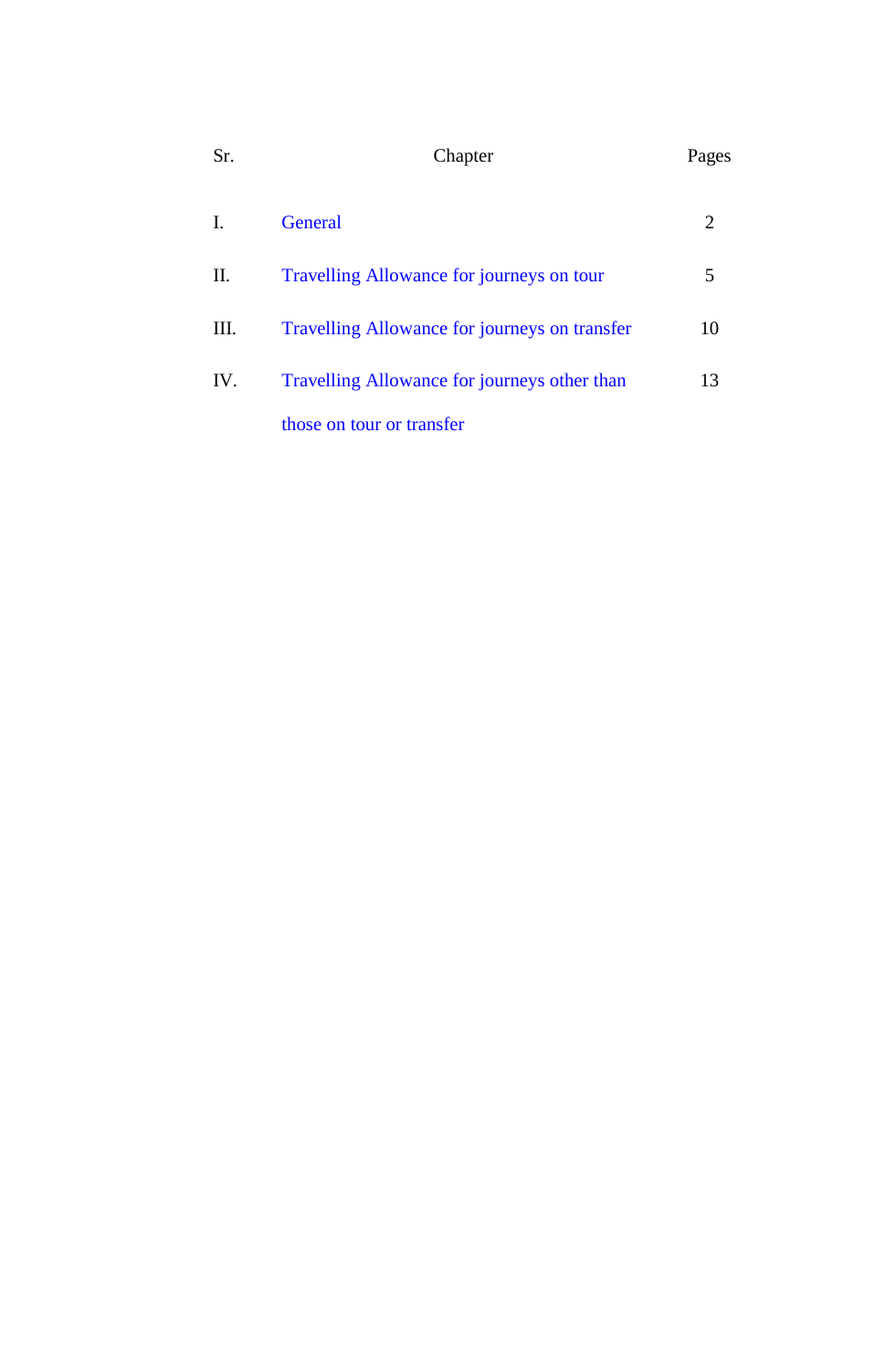# **The PESSI Travelling allowance Regulations**

### CHAPTER I

#### GENERAL

- **1.1 Short title**: These Regulations may be called the PESSI Travelling Allowance Regulations.
- **1.2 Commencement**: They Shall come into force at once.
- **1.3** The Travelling Allowance Regulations in force in the PESSI immediately before the coming into force of these Regulations shall stand rescinded.
- **1.4 Extent of application**: These Regulations shall apply to:-
	- (i) All [PESSI Employees] serving in connection with the affairs of the Punjab Social Security Institution whose conditions of service the Commissioner PESSI is competent to determine.
	- (ii) [Civil Servants] on deputation with PESSI from the Government of Punjab, the Federal Government or other Provinces of Pakistan, unless otherwise determined in any particular case.

**1.5. Definitions:** In these Regulations, unless the context otherwise requires, the following expressions shall have the meanings herby respectively assigned to them, that is to say:-

- (a) "PESSI" means Punjab Employees' Social Security Institution.
- (b) "Commissioner" means Commissioner of Punjab Employees' Social Security Institution.
- (c) "Competent Authority" means the Commissioner PESSI or any other authority to which such powers may have been delegated by the Commissioner PESSI.
- (d) "Controlling Officer" means an officer, designated as such by the Commissioner for approval of tours and countersigning of Travelling Allowance bills.
- (e) "Audit Officer" means the Audit Officer of PESSI.
- (f) "Authorized Medical Attendant" means a Medical Superintendent, medical Specialists, Senior Medical Officers, Medical Officer/ Women Medical Officer of PESSI.
- (g) "Day" means a calendar day beginning and ending at midnight.
- (h) "Family" means a PESSI Employee's:-
	- (i) Wife or wives, or husband, as the case may be.
	- (ii) Legitimate children and step children under 12 years of age.
	- (iii) Legitimate children and step children more than 12 years old but not more than 24 years old, if residing with and wholly dependent upon him and
	- (iv) Adopted child nor more than 24 years old subject to the following conditions:-
		- (a) The PESSI servant has no legitimate or step-child of his own.
		- (b) Prior approval of the Commissioner PESSI is obtained for having adopted the child.
		- (c) PESSI liability will be restricted to one adopted child only.
		- (d) Adopted child will cease to be a member of the family if after his adoption, the PESSI Employee has a legitimate or step-child of his own; and
		- (e) Adopted child is residing with and is wholly dependent upon him.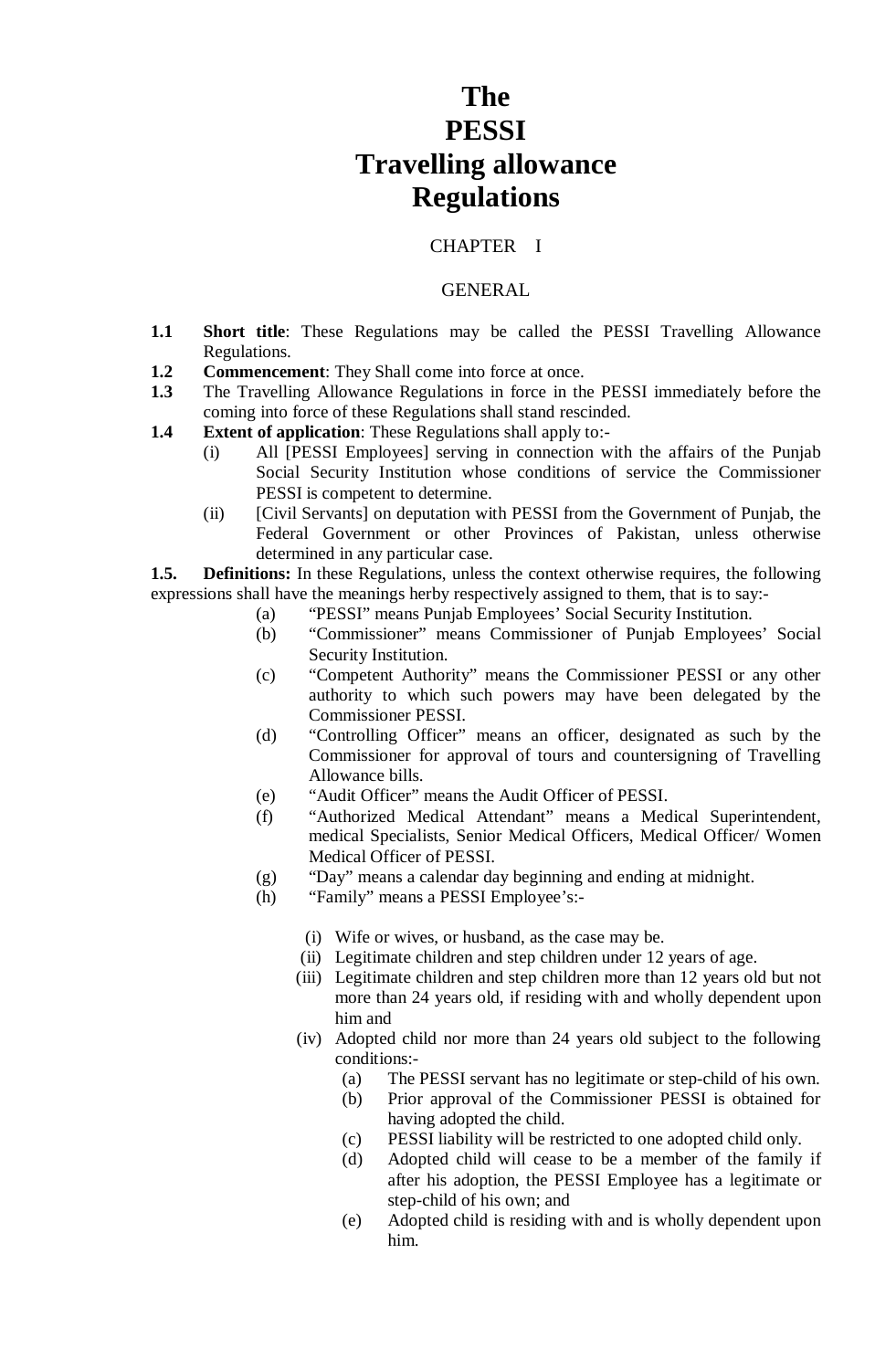*Explanation:* A child not actually residing with a PESSI Employee but residing in the same station where the headquarters of the PESSI Employee is situated shall be deemed to be residing with the PESSI Employee.

- (i) "Headquarters" of a PESSI Employee is the station which has been declared as such by a competent authority or in the absence of such a declaration, the station where the records of his office are kept;
- (j) "Month" means a month reckoned according to the British Calendar.
- (k) "Pay" includes special pay, qualifications pay, personal pay, and any other emoluments which may be specially classed as pay by a competent authority, and in case a re-employed PESSI Employee whose pension is not wholly held in abeyance, pay includes the pension drawn by him provided that if the total of pay and pension exceeds the maximum of the pay scale of the post held during re-employment, the maximum pay of such scale shall be deemed to be the pay;
- (l) "Public Conveyance" means a railway train, bus or other conveyance which plies regularly on a given course for the conveyance of passengers.
- (m) "Personal Car" is a car registered in the name of the PESSI Employee or in the name of any member of his family;
- (n) "Prescribed" means prescribed under these Regulations and
- (o) "Transfer" means the movement of a PESSI Employee from one headquarters station to another such station either to take duties of a new post or in consequence of a change in his headquarters.

**1.6. Nature of Travelling allowance:** (1) Travelling allowance is granted to a PESSI Employee to cover the expenses which he incurs in traveling in the interest of public service.

 (2) A PESSI Employee's claim to Travelling allowance shall be regulated by the Regulations in force at the time the journey in respect of which the claim is made, is undertaken.

**1.7. Functions of controlling officers:** A controlling officer in order to ensure that Travelling allowance is not turned into a source of profit and that Travelling is resorted to only when it is necessary in the interest of public service may:-

- (a) issue instructions limiting the extent of touring to be done by a subordinate officer;
- (b) if the subordinate officer is in receipt of a conveyance allowance or a permanent Travelling allowance and has done inadequate touring may reduce the amount of such permanent Travelling allowance or conveyance allowance; and
- (c) issue instructions to a subordinate PESSI Employee to regulate his touring in such a way as to minimize unnecessarily large claims for Travelling allowance.

**1.8. Signature of controlling officer on Travelling allowance bill:** No bill for Travelling allowance other than permanent Travelling allowance or conveyance allowance shall be paid, unless it is signed or countersigned by the controlling officer.

**1.9. Bar on delegation of duty of countersignature:** Unless expressly permitted by a competent authority, a controlling officer may not delegate to a subordinate his duty of countersignature.

**1.10. Duties of controlling officer:** Before signing or countersigning a Travelling allowance bill, the controlling officer shall:-

- (a) scrutinize the necessity, frequency and duration of journey and halts for which Travelling allowance is claimed, and disallow the whole or any part of the Travelling allowance claimed for any journey or halt if he considers that a journey or halt was unnecessary or unduly protracted, or that a halt was of excessive duration;
- (b) scrutinize carefully the distances entered in Travelling allowance bills and satisfy himself, by maintaining proper check registers of bills signed or countersigned by him, that a double payment for one and the same journey is not passed;
- (c) satisfy himself that, where the actual cost of transporting personal effects, etc., is claimed under these Regulations the scale on which such personal effects were transported was reasonable and disallow any claim which in his opinion, does not fulfill that condition;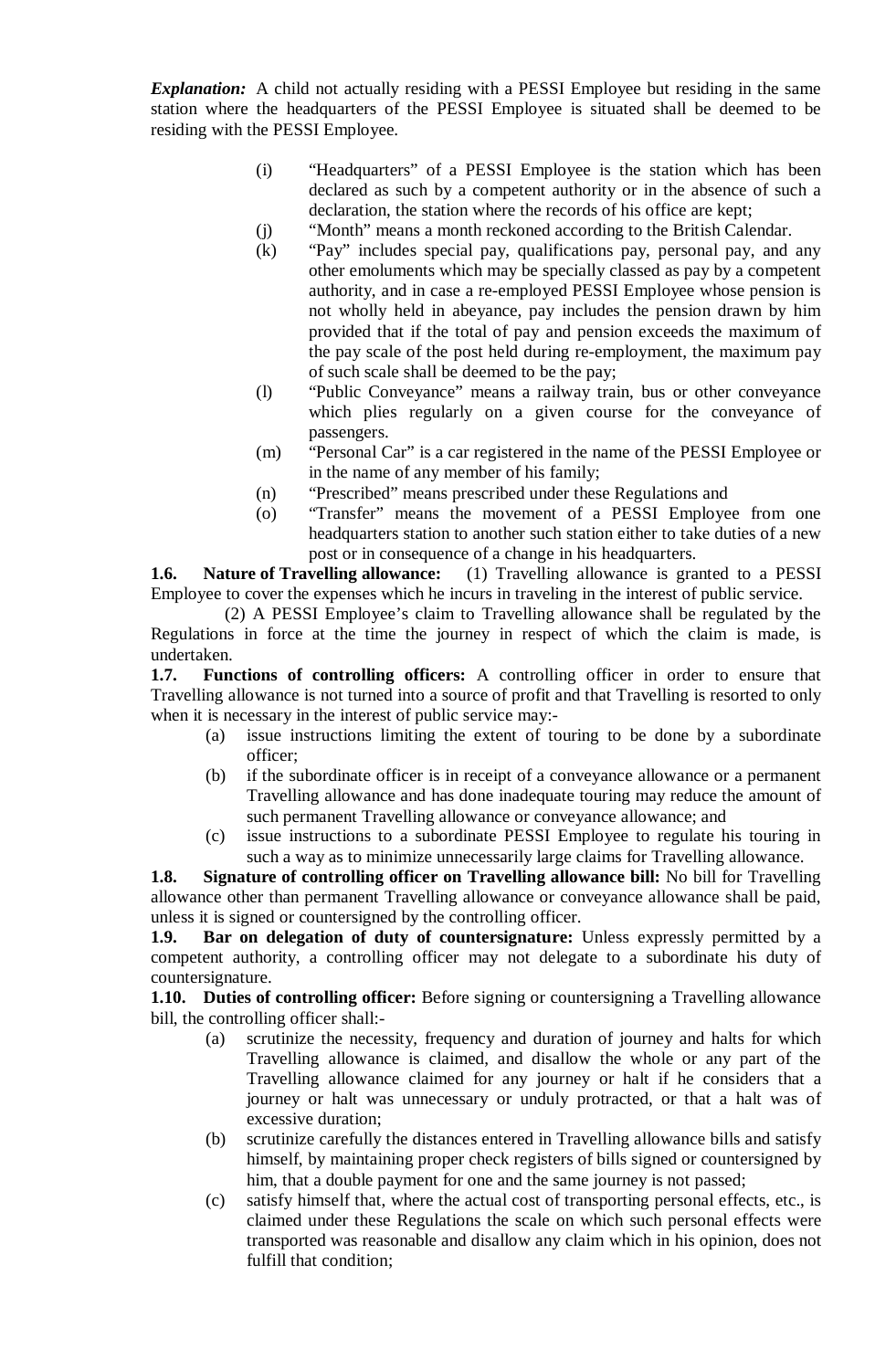- (d) exercise care that there is no evasion or breach of the fundamental principal of Travelling allowance, viz., that the allowance is not to be a source of profit;
- (e) observe any subsidiary rules or orders which a competent authority may make for his guidance;
- (f) satisfy himself that the mileage allowance for journeys by railways or other public conveyance has been claimed at the rate applicable to the class of accommodation actually used.

**1.11. Journeys for which Travelling allowance may be drawn:** Travelling allowance may be drawn in respect of a journey performed:-

- (a) for the purpose of tour;
	- (b) on transfer;
	- (c) on joining a first appointment; (if ordered by the Competent Authority)
	- (d) on retirement, suspension, dismissal or termination of employment;
	- (e) to attend a course of training or to appear at an examination;
	- (f) to give evidence in a Court or to attend an inquiry or conference;
	- (g) to obtain or furnish medical advice or treatment;
	- (h) Miscellaneous.

**1.12. Journey within 16-kilometers:** The pay of a PESSI Employee is supposed to include the cost of maintaining a conveyance proper to his status, and, therefore, ordinarily he is not to be paid any Travelling allowance for journeys within 16-kilometers of his headquarters, nor is he to be paid for journeys from his residence to his office. A competent authority may, however, sanction a monthly conveyance allowance to a PESSI Employee under the following circumstances:-

- (i) when he does intensive touring within 16-kilometers of his headquarters; or
- (ii) when on account of shortage of residential accommodation in a particular locality, he has to reside at a considerable distance from his office.

#### **1.13. Conveyance allowance:** Conveyance allowance is of two kinds:

- (i) that sanctioned on the condition that a particular type of conveyance will be maintained by the PESSI Employees;
- (ii) that sanctioned without any such condition being imposed.

**1.14. Conveyance allowance during leave or joining time:** (1) Conveyance allowance falling under Regulations 1.13 (i) may be drawn only for the period the required conveyance is actually maintained on a certificate being furnished by the officer concerned that this requirement has, in fact, been met.

Provided that the post held by the PESSI Employee immediately prior to the leave or joining time carried the allowance:

Provided further that the conveyance is actually maintained by the PESSI Employee during the leave or joining time, as the case may be.

(2) Conveyance allowance falling under Regulations 1.13 (ii) will be admissible only for the period during which the PESSI Employee held the post to which the conveyance allowance is attached and will not be admissible during leave or joining time.

## CHAPTER II TRAVELLING ALLOWANCE FOR JOURNEYS ON TOUR

## **SECTION 1 General**

**2.1. Definition of tour:** A PESSI Employee is on tour when he is absent on duty from his headquarters, either within or, with proper sanction, beyond his sphere of duty.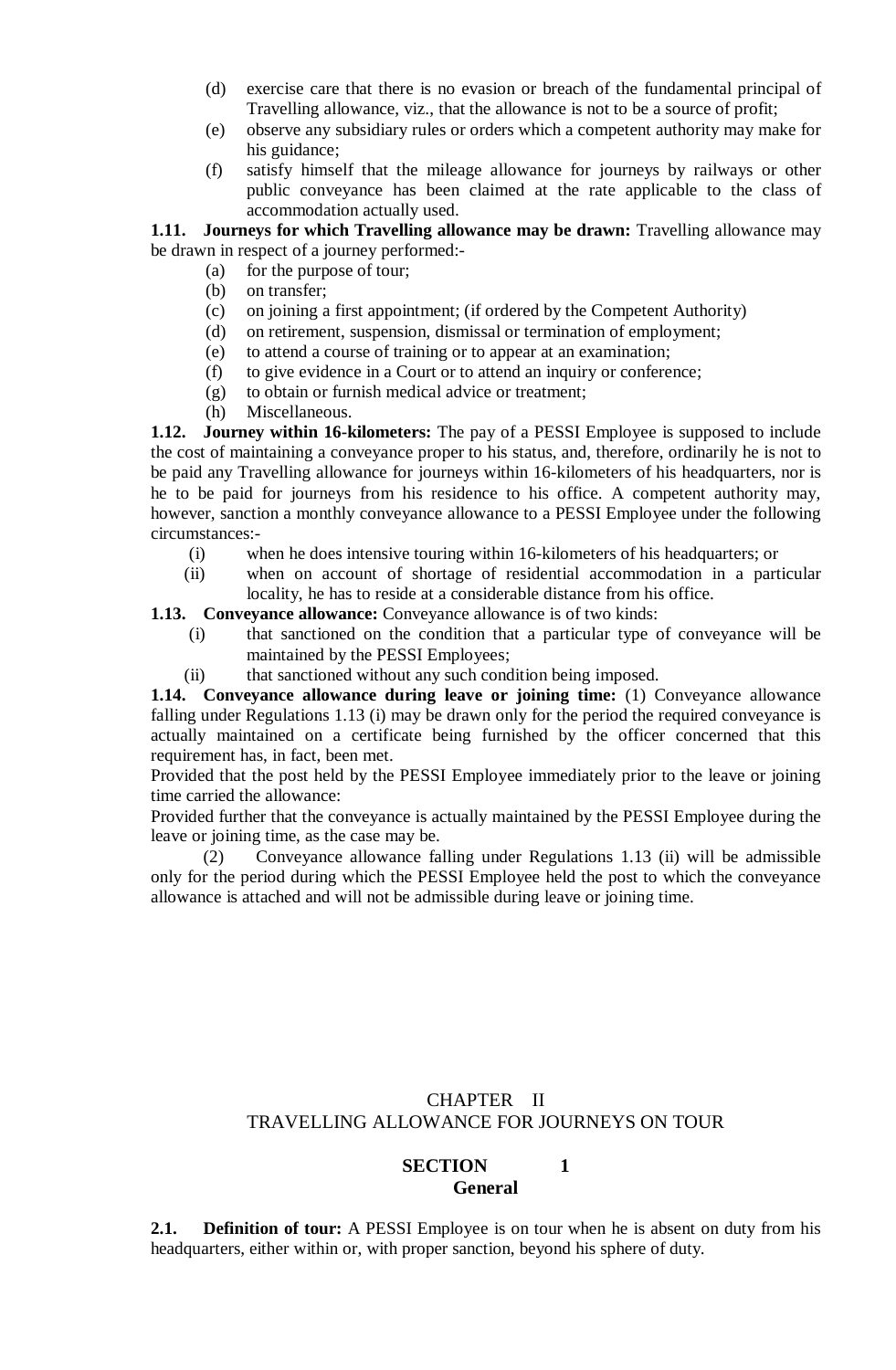**2.2. Distance to be traveled before Travelling allowance is admissible:** Travelling allowance may not be drawn for any journey during which a PESSI Employee does not reach a point outside the radius of 16-kilometers from his headquarters. The radius of 16-kilometers will be calculated with reference to the nearest practical route.

**2.3. Kinds of Travelling allowance:** The following are the different kinds of Travelling allowance, which may be drawn by PESSI Employees for journeys on tour:-

- (a) Permanent Travelling allowance;
- (b) Mileage and daily allowance.

**2.4. Permanent Travelling allowance:** A permanent monthly Travelling allowance may be granted by a competent authority to any PESSI Employee whose duties require him to travel extensively. Such an allowance is granted in lieu of all other forms of Travelling allowance for journeys within the PESSI Employee's sphere of duty and is drawn all the year round, whether the PESSI Employee is absent from his headquarters or not.

**2.5.** A permanent Travelling allowance may be sanctioned on condition that a particular conveyance is maintained or without the imposition of any such condition.

**2.6. Admissibility of permanent Travelling allowance:** In case a permanent Travelling allowance is sanctioned subject to the condition that a conveyance is maintained, it may be drawn only for the period for which it is certified by the PESSI Employee concerned that a conveyance was in fact maintained by him.

Such allowance may be drawn during Casual leave or joining time at full rates.

Provided that the post held by the PESSI Employee immediately prior to the leave or joining time carried the allowances:

**2.7.** Permanent Travelling allowance which is sanctioned without imposition of any condition as to the maintenance of a conveyance, is admissible only for the period during which the charge of a post to which it is attached is held, and is not admissible during leave or joining time.

**2.8.** A PESSI Employee deputed to undergo a course of training may draw a conveyance allowance or permanent Travelling allowance for maintaining a conveyance during the course of training, provided he actually maintains the conveyance and the authority sanctioning the deputation is satisfied that on expiry of the training he is likely to return to the post to which the allowance is attached.

**2.9. Permanent Travelling allowance for two or more posts:** When a PESSI Employee holds, either substantively or in an officiating capacity, two or more posts, to each of which a permanent Travelling Allowance is attached, he may be granted such permanent Travelling allowance, not exceeding the total of the permanent allowances attached to such posts, as the competent authority may consider to be necessary in order to reimburse him for the Travelling expenses which he has to incur.

**2.10. Permanent Travelling allowance to cover cost of all journeys within sphere of duty:** Permanent Travelling allowance is intended to cover the cost of all journeys within the sphere of duty of the PESSI Employee, who draws it, and such PESSI Employee may not draw any other Travelling allowance in addition to the permanent Travelling allowance for any such journey. If, however, the PESSI Employee travels outside the sphere of his duty, he may draw ordinary Travelling allowance for such journeys in addition to permanent Travelling allowance.

**2.11. Categories of PESSI Employees for purposes of mileage and daily allowance:** For the purposes of calculating daily allowance and mileage allowance, PESSI Employees are divided into following categories:-

- (i) Category-I. PESSI Employees in Pay Group-12 and above and all those in Pay Group No. 11 in receipt of pay exceeding Rs. 10,000/- p.m.
- (ii) Category-II PESSI Employees in Pay Group 10 & 11 and all those in receipt of pay exceeding Rs. 8000/-p.m.
- (iii) Category-III PESSI Employees in Pay Group 2 to 9.

(iv) Category-IV PESSI Employees in Pay Group 1.

**2.12. Determination of grade of PESSI Employees in transit:** (1) A PESSI Employee in transit from one post to another ranks in the grade to which the holding of the lower of the two posts would entitle him.

(2) If the initial order of transfer is modified while the PESSI Employee is in transit, his Travelling allowance shall be regulated in accordance with the initial or the final orders of transfer, which ever entitles him to rank in the lower grade: provided that if the initial order entitled him to Travelling allowance in a higher grade, he may be allowed to claim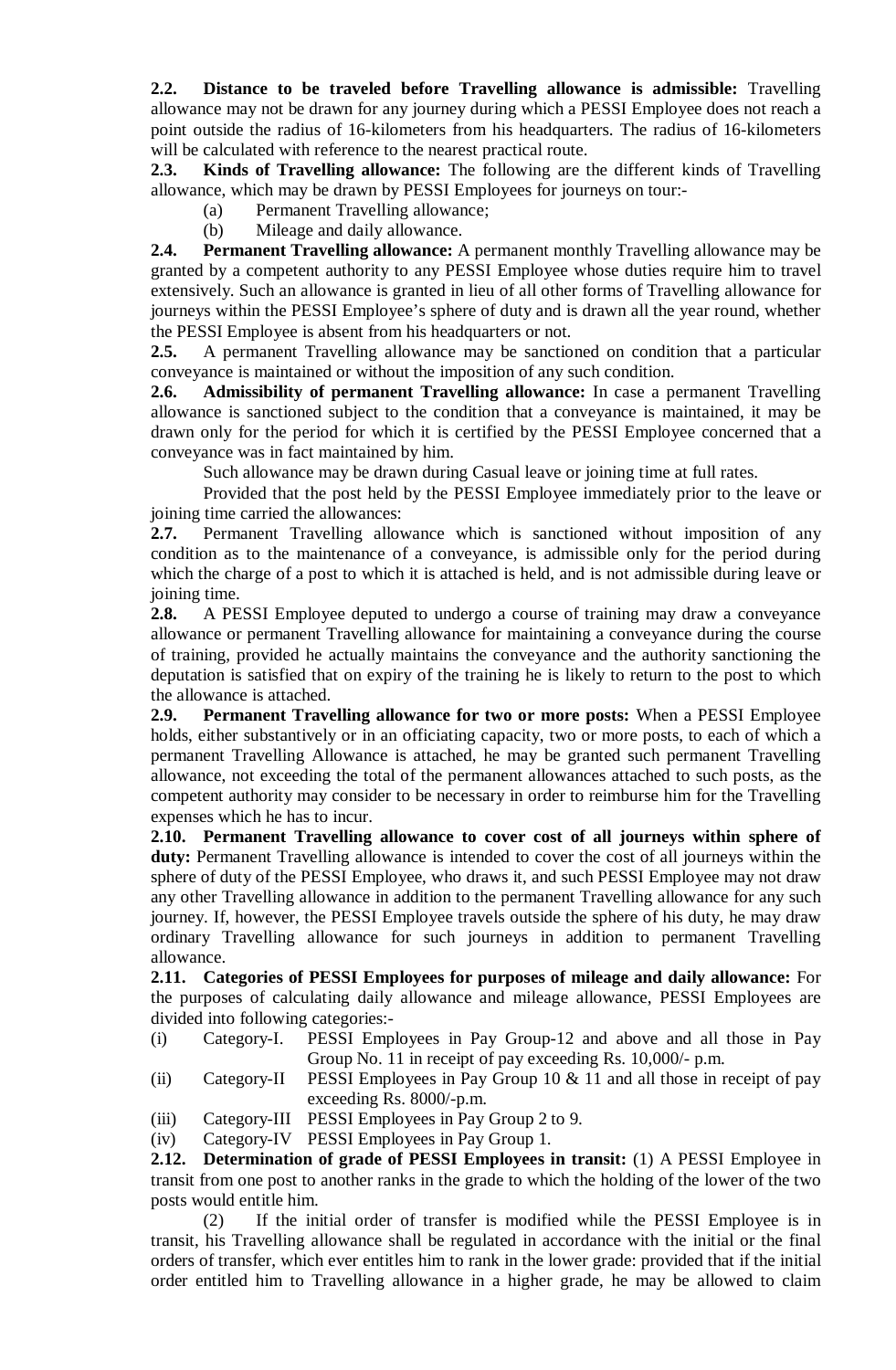Travelling allowance admissible according to that grade on his certifying that he actually traveled by the mode of conveyance of the class admissible to an officer of the higher grade.

**2.13. Revision of Travelling allowance due to retrospective promotion or reversion:** The Travelling allowance of a PESSI Employee who is promoted or reverted or is granted an increased rate of pay with retrospective effect, should not be revised.

**2.14.** When a PESSI Employee is permitted for his own convenience to perform his duties at a station other than his headquarters, he is not entitled to draw any Travelling allowance for the journeys to or daily allowance for halts at such station. A competent authority may decide what should be considered to be the place of duty of a PESSI Employee for the purposes of these rules.

#### **SECTION II Mileage Allowance**

**2.15. Definition and principles of calculation:** A mileage allowance is an allowance calculated on the distance traveled, which is given to meet the cost of a particular journey, and is governed by the following principles:-

- (a) for the purpose of calculating mileage allowance, a journey between two places shall be deemed to have been performed by the shortest of two or more practicable routes or by the cheapest of such routes as may be equally short.
- (b) The shortest route is that by which the traveler can most speedily reach his destination by the ordinary modes of Travelling. In the case of doubt, a competent authority may decide which shall be regarded as the shortest of two or more routes.
- (c) If a PESSI Employee travels by a route, which is not the shortest, but is cheaper than the shortest, his mileage allowance should be calculated on the route actually used.

**2.16. Different rates for different classes of journeys:** Mileage allowance is differently calculated according as the journey is, or could be, performed by railway, by road or by air.

- The following are the authorized modes of travel:
	- (1) Rail.
	- (2) Road:
		- (i) Car
		- (ii) Taxi
		- (iii) Passenger bus
		- (iv) Motorcycle
	- (3) Air

**2.17. Mileage allowance for journeys by railway:** For the purpose of calculating mileage allowance the PESSI Employees when Travelling by rail shall be entitled to accommodation according to the following scales:

| $\alpha$ according to the following beares. |                                            |
|---------------------------------------------|--------------------------------------------|
| Category-I                                  | Accommodation of the highest class by      |
| Pay Group 12 and above and all those in     | whatever name be it called.                |
| Group 11 exceeding Pay Rs. 10,000/-         |                                            |
| p.m.                                        |                                            |
| Category-I                                  | First class (Sleeper) accommodation. If    |
| Pay Group 10 to 11 and all those in         | travelling on a line which does not        |
| receipt of Pay exceeding Rs. 8,000/- p.m.   | provide Ist class (sleeper) the next lower |
|                                             | class.                                     |
| Category-II                                 | First class (sitter) accommodation. If     |
| Pay Group $2-9$                             | travelling on a line which does not        |
|                                             | provide Ist class (sitter) accommodation   |
|                                             | the next lower class.                      |
| Category-IV                                 | Lowest class by whatever named by it       |
| Pay Group 1                                 | called.                                    |

**2.18.** The mileage allowance for a journey by railway admissible to a PESSI Employee is the fare actually paid for the journey in a class of accommodation to which he is entitled or in a lower class.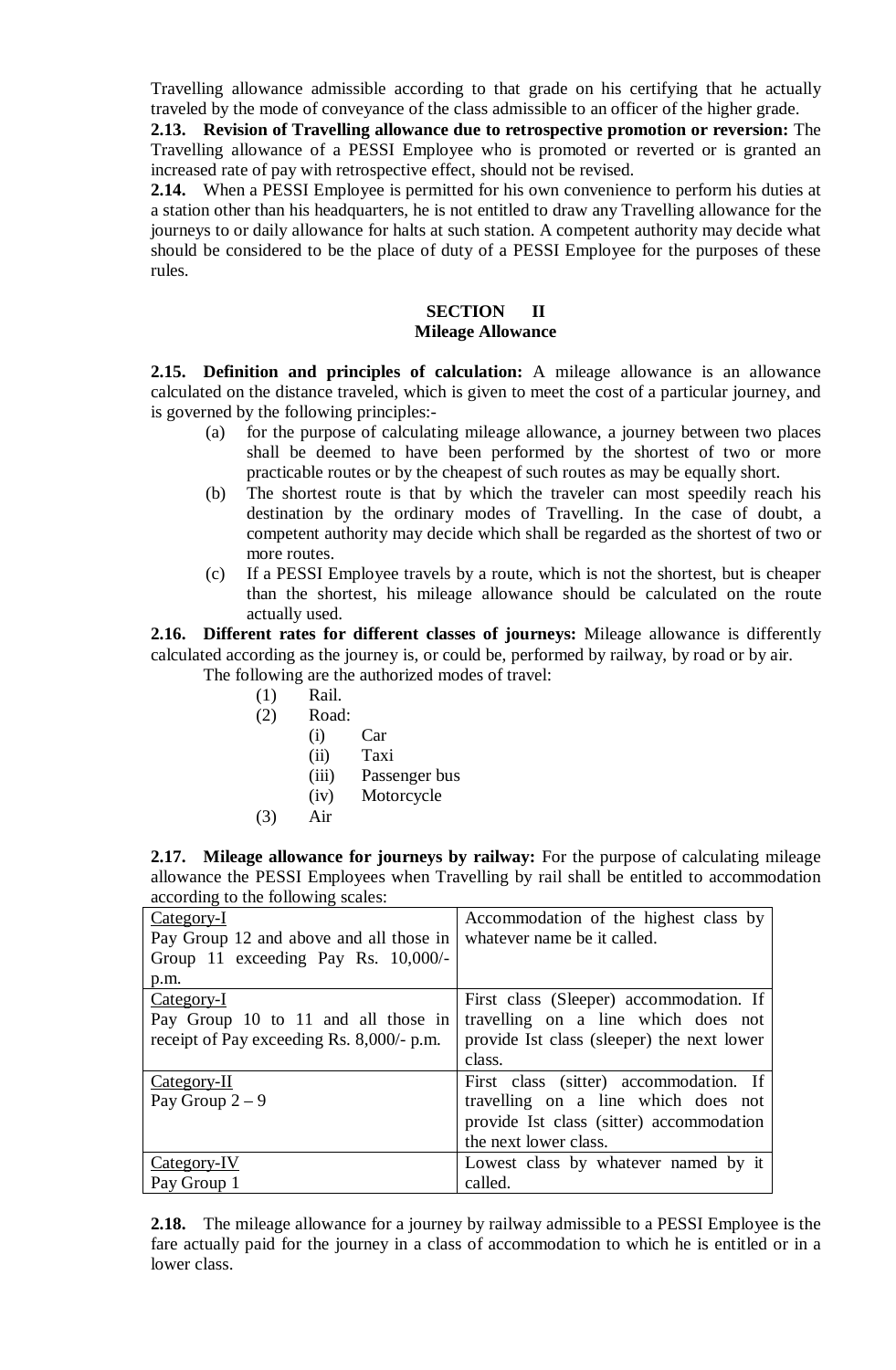Provided that a PESSI Employee drawing pay exceeding Rs. 10,000/- per mensum may draw for any journey or part of a journey by rail in respect of which he certifies that he took a private servant with him, an additional economy class fare.

*Note 1*: A PESSI Employee who reserves his seat in a train for official business but subsequently, due to an unexpected change in programme, gets the reservation cancelled, may be allowed re-imbursement of the reservation fee and any deduction made by railway authorities before refunding the price of the tickets out of contingencies provided that it is certified by the controlling officer that:-

- (i) cancellation was unavoidable in the public interest, and
- (ii) the booking was cancelled at the earliest opportunity.

*Note* 2: Reservation charges and airport embarkation fee, if actually paid by a PESSI Employee are included in the term "the amount actually paid" in rule 2.18.

**2.19.** A PESSI Employee is required to travel by the class of accommodation for which Travelling allowance is admissible to him, but if for any reason he or any other person for whom Travelling allowance can be claimed under these Regulations, travels in a lower class of accommodation, he shall be entitled to the fare of the class of accommodation actually used.

**2.20.** When through booking involves the payment for part of journey of rates for accommodation for a higher class than that to which the PESSI Employee concerned is entitled, the PESSI Employee may draw mileage allowance based on the higher rates for that part of the journey.

**2.21. Mileage allowance for journeys by road:** For Journeys by road mileage allowance is admissible at the following rates according to the different modes of travel:<br>(a) Personal car, or by engaging a full Rs. 4.00 per kilometer.

(a) Personal car, or by engaging a full taxi or any other means of public transport.

*Note* 1: PESSI Employees of the Category – II are ordinarily not expected to perform journeys by motor car and no bill for a journey under this clause by such an officer shall be paid unless the controlling officer certifies in each case that it was absolutely necessary in the public interest that the journey should have been performed in a motor car.

*Note 2:* Where a PESSI vehicle is provided for use by and made available to PESSI Employees he shall not be entitled to any road mileage.

*Note 3:* A taxi for this purpose of this Regulations, means a motor vehicle plying on hire and authorized to carry not more than eight persons.

| This facility is not admissible to PESSI Employees of the Category III & IV.<br>Note 4: |  |
|-----------------------------------------------------------------------------------------|--|
|-----------------------------------------------------------------------------------------|--|

| (b) | Motor-cycle, scooter or auto-cycle.                                                         | Mileage allowance is<br>Admissible $@$ Rs. 1.30 per<br>kilometer. |
|-----|---------------------------------------------------------------------------------------------|-------------------------------------------------------------------|
| (c) | Public transport plying for hire on<br>single seat basis:-<br>For PESSI Employees in<br>(i) |                                                                   |
|     | Pay Group-5 and above.<br>For PESSI Employees in<br>(ii)<br>Pay Group-1 to 4.               | 0.75 paisa per kilometer.<br>0.45 paisa per kilometer.            |

*Note* 1: The term personal car means a car as defined in Regulations 1.5 (1) of the rules.

*Note 2:* Where a PESSI Employee, while Travelling on duty, is required to pay and pays toll, he shall be entitled to recover the amount in addition to the mileage allowance admissible to him.

*Note 3:* Mileage allowance shall be admissible from the residence of the PESSI Employee to the railway station or the airport, as the case may be, at his headquarters and from the railway station or the airport, to the place of his temporary residence at the out-station.

*Note 4:* PESSI Employees of the Category-I, who are entitled to travel by air, or by railway accommodation of the highest class, or by personal car or by engaging a full taxi, shall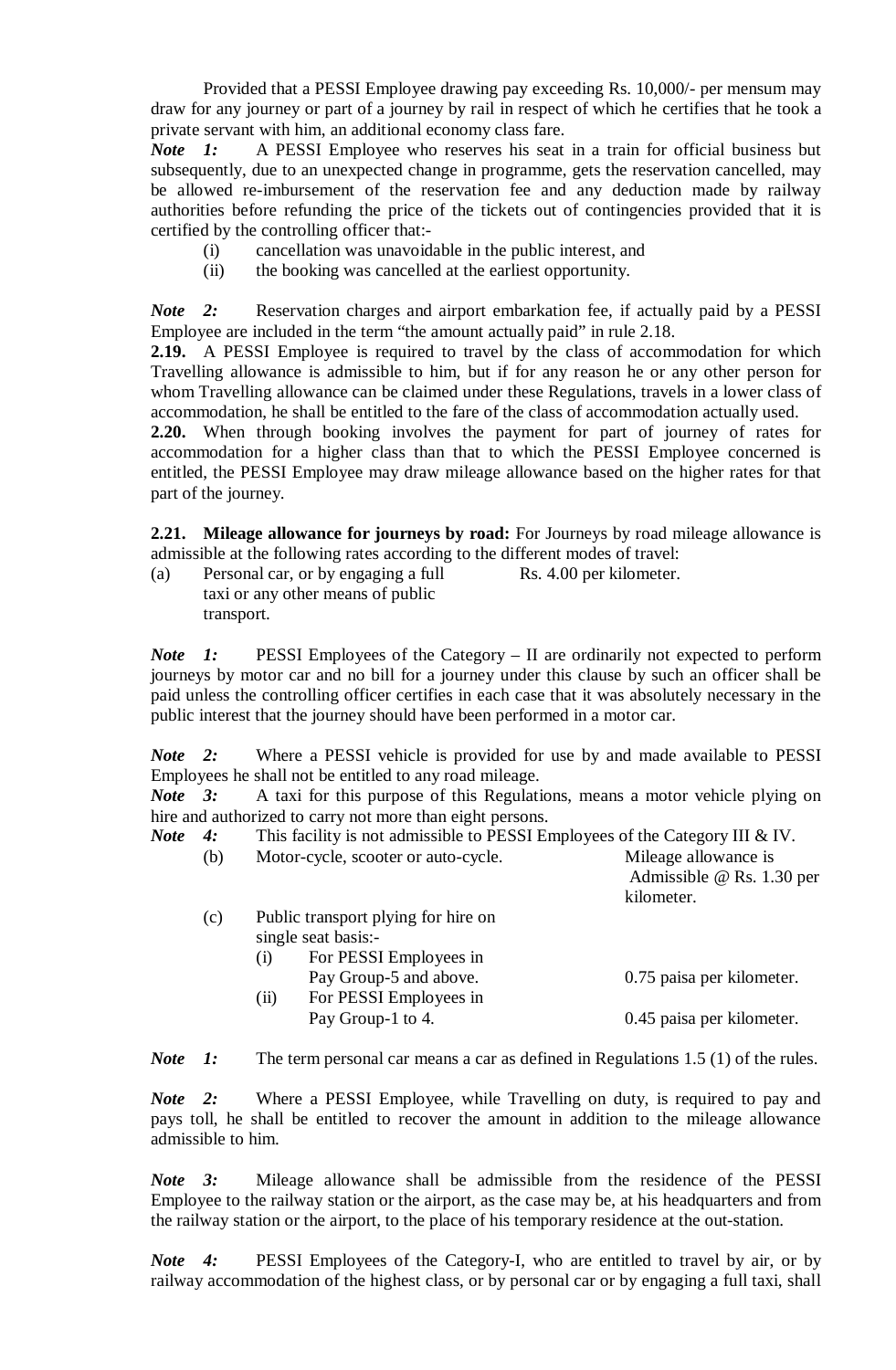also be entitled to travel by air-conditioned public transport and to charge actual fare as mileage allowance.

**Instruction (1):** All controlling officers should maintain in their office a record of rates of hire of conveyances of all kinds within the tract in which the PESSI Employees subject to their control ordinarily travel.

Instruction (2): Heads of Departments are not required to attach the vouchers to their Travelling allowance bills, but should certify that the amount claimed was actually paid by them.

**2.22. Fractions of kilometer to be omitted:** In calculating mileage allowance for journeys by road fractions of a kilometer should be omitted from the total of the amount claimed for a complete journey but not from the various items which make up the complete journey.

**Explanation:** Each complete journey on tour ends when the PESSI Employee returns to headquarters or to a place in which his headquarters is situated, whether he halts there or not.

**2.23. Air travel:** For the purposes of these Regulations, travel by air means journeys performed in the machines of public air transport companies regularly plying for hire. It does not include journeys performed in private aeroplanes or air taxis.

**2.24.** PESSI Employees in Pay Group-12 and above and all those in Pay Group 11 in receipt of pay exceeding Rs. 10,000/- p.m. Travelling by air and any other officer authorized by competent authority to travel by air may draw mileage allowance equal to the fare charged for the air journey.

*Note 1:* PESSI Employees in Pay Group-12 and above and all those in Pay Grade 11 in receipt of pay exceeding Rs. 10,000/- p.m. shall be entitled to travel by economy class when undertaking journey within the country or abroad.

*Note 2:* Wherever a return ticket at reduced rates is available, should always be purchased when an officer expects to perform the return journey by air within the period for which a return ticket is valid.

## **SECTION III**

#### **Daily Allowance**

**2.25. Daily allowance:** (1) A daily allowance is uniform allowance for each day of absence from headquarters which is intended to cover the extra daily expenditure incurred by a PESSI Employee in consequence of such absence.

- (2) A day is to be reckoned from midnight.
- (3) Daily allowance will be admissible at full rate when during the absence from headquarters, a night is spent while being on tour.
- (4) Daily allowance will be admissible at half rate when the absence from headquarters is more than 4 hours but no night intervenes the said absence.
- (5) A part of day less than 4 hours is to be ignored for the purposes of daily allowance.
- **2.26. (i) Rates of daily allowance:** The rates of daily allowance shall be as follows:-

|          | Pay Group | Special Rates per Ordinary rates per |             |
|----------|-----------|--------------------------------------|-------------|
|          |           | day (Rs.)                            | day $(Rs.)$ |
| $\rm(i)$ | $1-2$     | 120                                  | 90          |
| (ii)     | $3 - 7$   | 140                                  | 120         |
| (iii)    | $8 - 10$  | 250                                  | 220         |
| (iv)     | $11 - 12$ | 450                                  | 400         |
| (v)      | $13 - 14$ | 550                                  | 500         |
| (vi)     | 15        | 650                                  | 550         |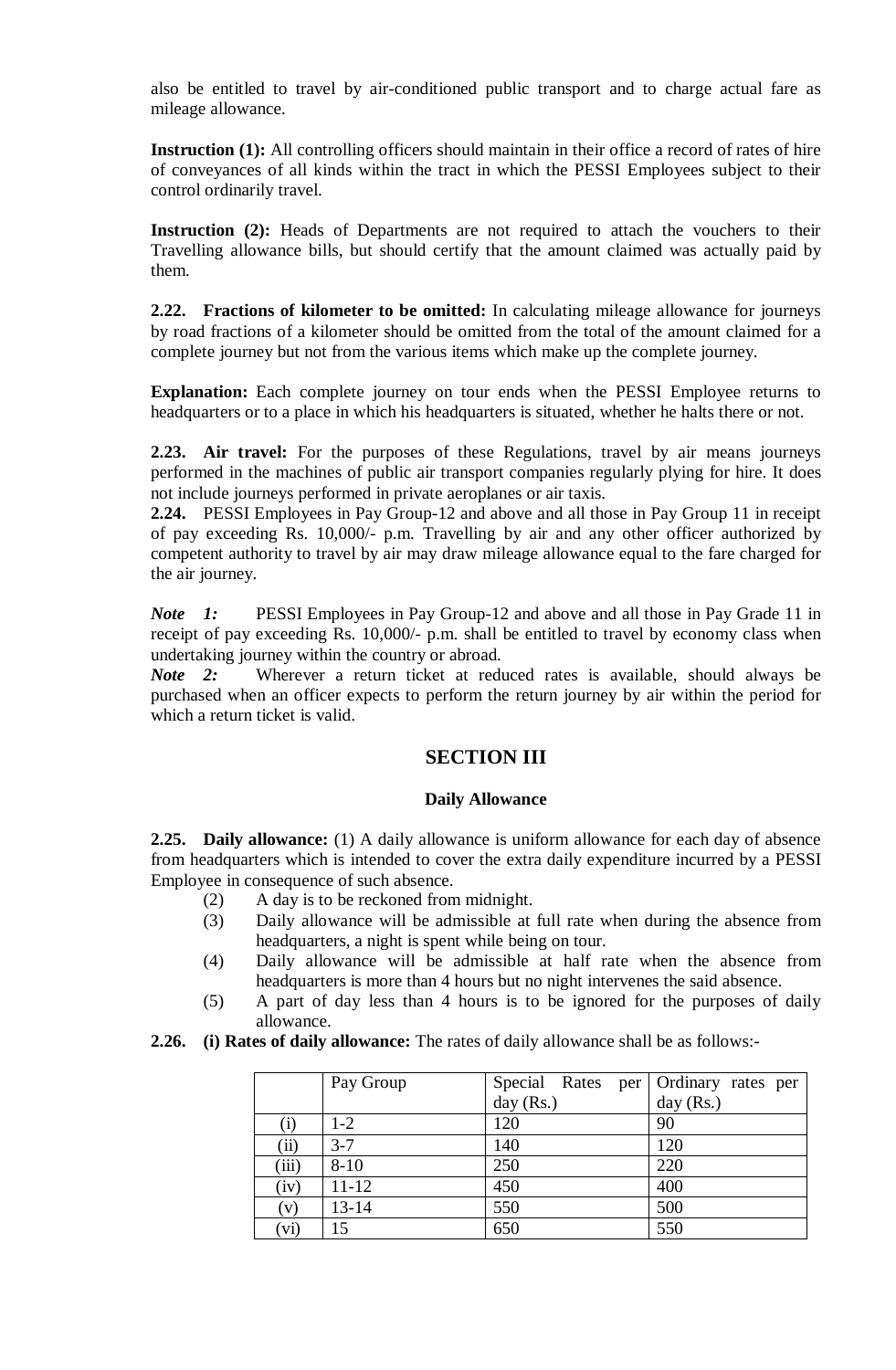(ii) A PESSI Employee (other than in Pay Group 12 and above who stays in a PESSI rest house, guest house, lodge or a residential club shall be allowed the actual room rent upto the maximum per day as given in sub- Regulations (ii) above. Such a PESSI Employee shall also be allowed reimbursement of actual single room rent, including taxes, duties and service charges relating to room rent, subject to same maximum per day, on stay in a hotel at Divisional Headquarters only.

| (a) | Localities where special daily allowance  |                                                                    |
|-----|-------------------------------------------|--------------------------------------------------------------------|
|     | is admissible.                            | Three times the amount of<br>special daily allowance.              |
| (b) | Localities where ordinary daily allowance |                                                                    |
|     | is admissible.                            | One and a half times the<br>amount of ordinary daily<br>allowance. |
|     |                                           |                                                                    |

(iii) The PESSI Employee while Travelling outside the Province be allowed reimbursement of room rent charges subject to the same maximum as given in sub- Regulations (ii) above in respect of stay in a hotel besides guest/ rest houses, lodges, inspection bungalows and residential clubs].

*Note 1:* Special rate of daily allowance shall be admissible at Islamabad, and at all Divisional Headquarters in Pakistan including Sialkot City.

*Note* 2: For the purpose of calculating the amount of daily allowance the period of absence from headquarters shall commence from the time of departure of the PESSI Employee from his office or residence as the case may be, till the time of return to his office or residence, as the case may be.

*Note* 3: The rate of daily allowance of PESSI Employee who spent part of a day in one locality and part in a locality for which a different rate of daily allowance is admissible should be determined according to the place where he spent the major

This principle will also apply in the case of the incomplete days at the beginning and end of a tour, and a PESSI Employee will be entitled to daily allowance at the higher rate fixed for a locality, if his halt at that place was more than half of the period of the incomplete day in question.

**2.27. Period for which daily allowance may be drawn:** Daily allowance may be drawn for the entire period of absence from headquarters, i.e. for the time spent on a journey, a halt, on tour or on a holiday occurring during a tour.

*Note 1:* A PESSI Employee who takes casual leave when on tour, is not entitled, to draw daily allowance during such leave.

*Note 2:* A PESSI Employee who takes casual leave immediately on the conclusion of temporary duty will draw daily allowance for the day of departure from the outstation to which he would have been entitled had he not proceeded on casual leave.

*Note 3:* A PESSI Employee who during the course of his tour returns temporarily to headquarters on Sunday or a public holiday to attend to his private business is not entitled to draw daily allowance for the day or days spent at headquarters.

**2.28. Maximum period for which daily allowance is admissible:** (1) Daily allowance may not be drawn for a continuous halt of more than ten days at any one place:

Provided that a competent authority may, if it is satisfied that prolonged halts are necessary in the interest of the public service, grant general or individual exemptions from the operation of this Regulation, on such conditions including reduction in the amount or rate of daily allowance, as it thinks fit.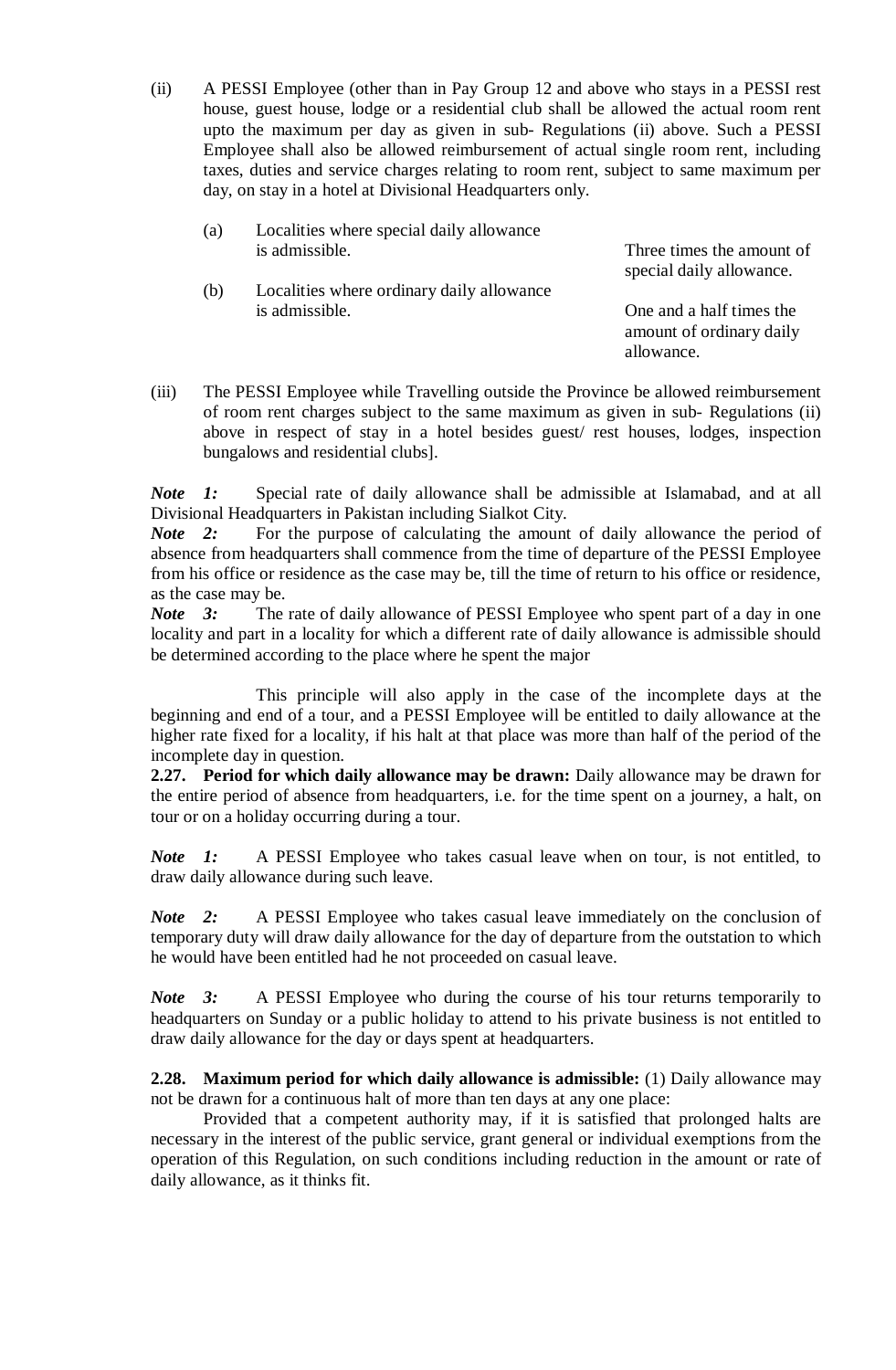## **CHAPTER III TRAVELLING ALLOWANCE FOR JOURNEYS ON TRANSFER**

**3.1. General conditions of admissibility:** Travelling allowance may not be drawn under this chapter by a PESSI Employee on transfer from one station to another unless he is transferred for the public convenience and is entitled to pay during the period occupied by the journey. A transfer at his own request should not be treated, as a transfer for the public convenience unless the authority sanctioning the transfer, for special reasons which should be recorded, otherwise directs.

**3.2.** A competent authority may depute a PESSI Employee on duty outside his headquarters and order him to reside at a temporary headquarters for a period not exceeding three months. In such circumstances Travelling allowance as on transfer will not be admissible and the PESSI Employee in question will only draw Travelling allowance as on tour.

- **3.3.** Travelling allowance for journeys on transfer includes:-
	- (a) mileage allowance for the PESSI Employees and his family to cover the cost of their transportation;
	- (b) cost of transportation of the personal effects of the PESSI Employee subject to certain limits; and
	- (c) cost of moving motor car or other conveyance under certain circumstances.

**3.4. "Mileage allowance and transfer grant":** PESSI Employees shall be granted the following:-

- (a) Mileage allowance: (i) In the case of a journey by rail, mileage allowance for himself and for each member of his family equal to the fare actually paid for journey in a class of accommodation to which he is entitled or in a lower class.
- (ii) In the case of journey by modes other than rail, one full mileage allowance above 12 years of age and one-half of mileage allowance for every child above the age of 12 months but below 12 years, at the rate to which he is entitled while on tour:

Provided that where mileage is charged for journey by personal car or taxi, only a single mileage will be admissible.

#### **(b) Transfer grant**.

PESSI Employee possessing a family. One month's pay PESSI Employee not possessing a family. Half mount's pay

Provided that if the PESSI Employee is transferred within the same district he will not be entitled to receive the transfer grant. In that case he will instead draw two fares of the class of accommodation to which he is entitled in the case of journey by rail, and

double the mileage allowance in the case of journey by modes other than rail. **3.5.** Subject to the provision of Regulations 3.8 a PESSI Employee is entitled under clause (b) of Regulations 3.3 to the cost of transportation of his personal effects not exceeding the following maxim:-

| Grade      | <b>PESSI</b> | If possessing a family |      | If not possessing a family |      |
|------------|--------------|------------------------|------|----------------------------|------|
| Employees. |              | <b>Maunds</b>          | Kg.  | <b>Maunds</b>              | Κg.  |
| Category   |              | 120                    | 4500 | 60                         | 2250 |
| Category   |              | 80                     | 3000 | 40                         | 1500 |
| Category   |              | 40                     | 1500 | 20                         | 750  |
| Category   |              |                        | 560  |                            | 375  |

Note. Both husband and wife would be entitled to transfer grant and charges for transportation of personal effects in case both are PESSI Employees and are transferred from one station to a common destination. The wife would, however, be required to certify that the weight of personal effects for which transportation charges have been claimed by her was in excess of the limits up to which it was admissible to her husband under these Regulations.

**3.6.** Subject to the provisions of Regulations 3.9 and 3.10 a PESSI Employee entitled under clause © of Regulations 3.3 to draw the cost of moving motor car or other conveyance, may draw the actual cost of transportation by [any means of transport at a cost not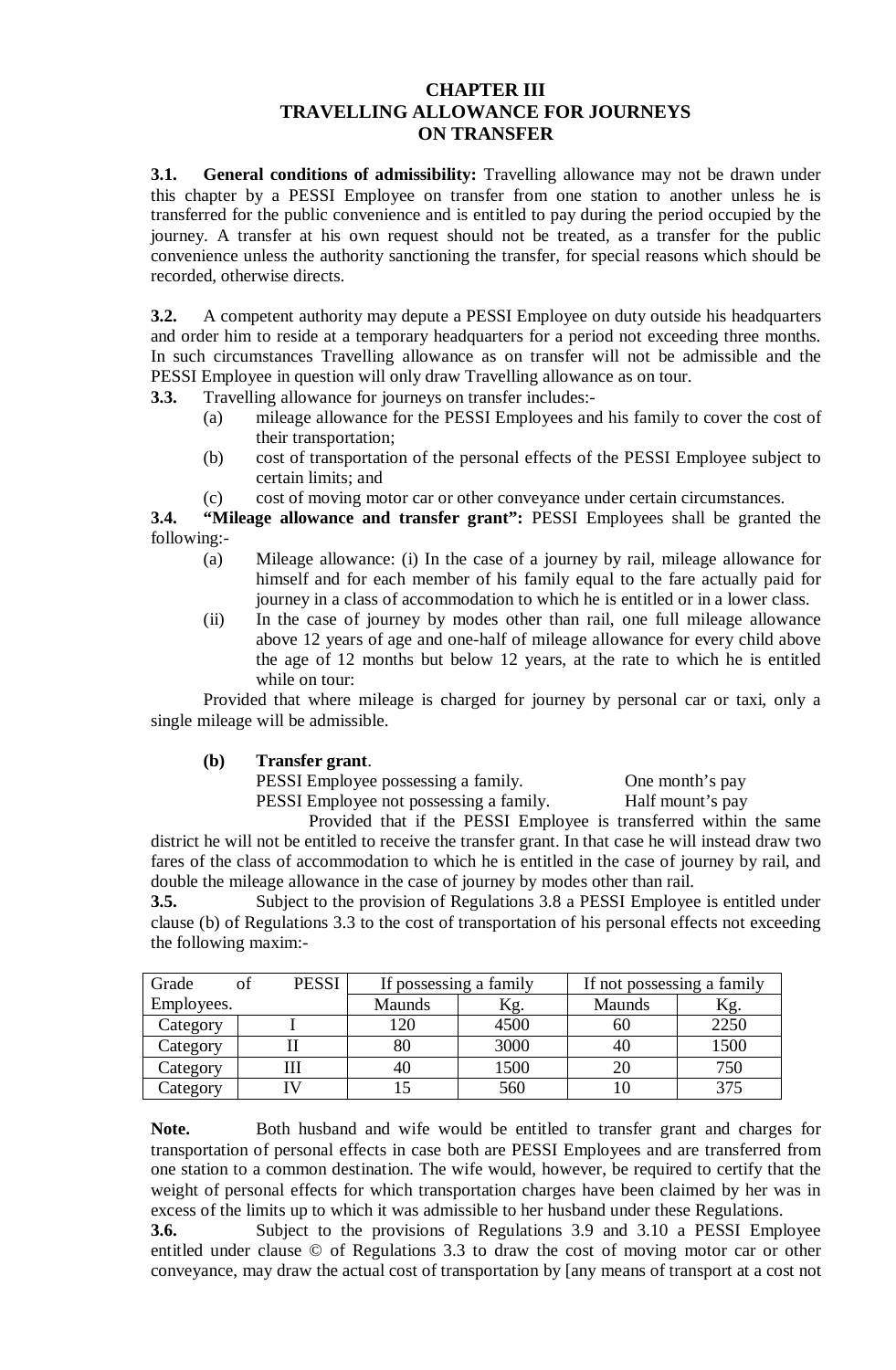exceeding the expenditure for E.V.K transport], at owner's risk of conveyance at the following scale:-

| Category        |  | of the PESSI   Conveyance which he may transport |
|-----------------|--|--------------------------------------------------|
| <b>Employee</b> |  |                                                  |
| Category-I      |  | A motor car or a motor cycle or an ordinary      |
|                 |  | cycle.                                           |
| Category-II     |  | A motor car or a motor cycle or an ordinary      |
|                 |  | cycle.                                           |
| Category-III    |  | A motor cycle or an ordinary cycle.              |
| Category-IV     |  | An ordinary cycle.                               |

**3.7.** Subject to the prescribed maximum number of maunds/kilograms, a PESSI Employee may draw the actual cost of transporting personal effects to his new station from a place in Pakistan other than his old station (e.g. from a place where they are purchased en route, or have been left on the occasion of his previous transfer) or from his old station to a place in Pakistan other than his new station, provided that the total amount which he may draw for transporting personal effects shall not exceed the amount which he may draw for transporting personal effects shall not exceed the amount which would have been admissible had all his personal effects been transported from his old to the new station direct.

**3.8.** Cost of carriage of personal effects up to the maximum limits as in Regulations, 3.5 shall be allowed at the rate of 0.2 paisa per kilogram per kilometer from the residence of the PESSI Employee at the old station to his residence at the new station, irrespective of the mode by which personal effects are carried (it will not be necessary to call for receipts in support of the claim of cost of transportation of personal effects).

**3.9.** In the case of transportation of motor car, the cost of transporting a driver or cleaner may be drawn.

**3.10:** when a PESSI Employee transports his motor car or motor cycle, by road between, stations connected by rail, he may draw, an allowance of Rs.1.50 per kilometer in respect of motor car and 50 paisa per kilometer in respect of a motor cycle/scooter.

Provided that if the PESSI Employee or a member of his family travels by the conveyance, he may draw mileage allowance as for journey on tour and no additional allowance under this rule will be admissible.

**3.11. PESSI Employee taking over charge or handing over charge at a place other than his headquarters:** A PESSI Employee transferred from one post to another who is permitted to hand over charge of his post or to take over the charge of the new post at a place other than the headquarters is entitled to:-

- i. Travelling allowance as on tour for the journey to the place of taking over or handing over and also for the journey from such a place to his new headquarters:
- ii. Travelling allowance as on transfer, except his own mileage allowance for the journeys from his old headquarters to the new headquarters.

**3.12.** Deputation for training: A PESSI Employee who, in consequence of his transfer or deputation on a course of training, in which Travelling allowance as on transfer is admissible, is obliged to send his family to a station other than his new headquarters or place of training, may draw Travelling allowance for his family to that other station, subject to the condition that it does not exceed that Traveling allowance which would have been admissible if the family had accompanied him to his new headquarters or place of training.

**3.13. PESSI Employee appointed to a new post while in transit:** A PESSI Employee appointed to a new post while in transit from one post to another, is entitled to draw Travelling allowance as on transfer for so much of the journey as he has accomplished when he receives the fresh orders and for the journeys from the place at which he receives such orders to his new station.

**3.14. PESSI Employee transferred after enjoying leave:** A PESSI Employee who goes on leave after he has handed over charge of his old post and before he has taken charge of his new post, is entitled, whether the order of transfer is received before or after the commencement of his leave to Travelling allowance as on transfer from his old to his new post.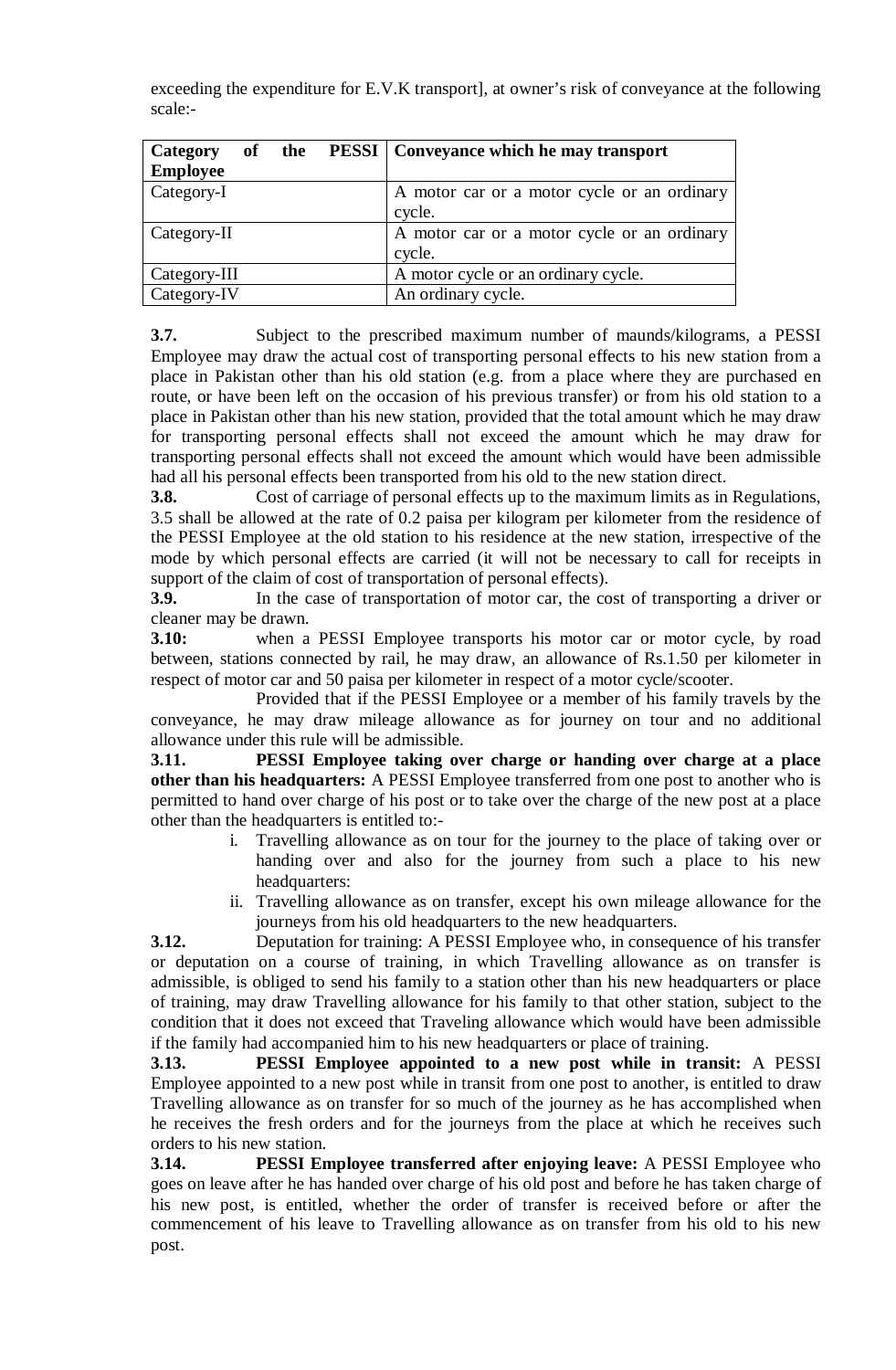**3.15.** Any Civil Servant from Government of Pakistan or from any other Province who is transferred to PESSI, he will be paid T.A/D.A according to the equal PESSI Pay Groups.

## **CHAPTER – IV**

## **TRAVELLING ALLOWANCE FOR JOURNEYS OTHER THAN THOSE ON TOUR OR TRANSFER**

#### **SECTION I**

Journeys on first appointment to PESSI service and on retirement, dismissal or termination of an appointment

**4.1.** (1) Unless a competent authority by special or general order so permits Travelling allowance is not admissible to any person appointed to a post in PESSI service, who is not at the time holding any appointment under PESSI, for the journey to join his post.

(2) Travelling allowance is not admissible for a journey undertaken to procure medical certificate required on first appointment to PESSI service.

**4.2.** Unless a competent authority so permits, no person is entitled to any Travelling allowance for a journey made after dismissal from PESSI service or after termination of his service under PESSI provided that:-

- (i) A PESSI Employee retiring from PESSI service may draw Travelling allowance as on transfer from his last headquarters to the place where the controlling officer certifies he is due to settle;
- (ii) the family of PESSI Employee who dies while in service shall be entitled to Travelling allowance as on transfer.

**4.3.** Travelling allowance under Regulations 4.2 will be admissible in respect of all items of expenditure provided that the journey and transportation took place either during leave preparatory to retirement or one month before the date of actual retirement but not latter than six months of the date of actual retirement from PESSI service.

**4.4.** Except as otherwise provided Travelling allowance under this section should be calculated as for a journey on tour, but no daily allowance may be drawn for halts. The rate admissible in case of a new recruit is the rate prescribed for the grade to which he will belong after joining his post.

**4.4-A.** (a) Where under the Regulations the dead body can be transported by air, all the family members may be allowed one single economy class fare to accompany the dead body of the deceased employee. The air fare claimed on this account shall be in lieu of the family's normal entitlement for T.A. as admissible on retirement.

(b) In case the deceased employee is a bachelor, two attendants may be allowed to accompany the dead body if the journey is permissible by air.

#### **SECTION II**

#### Journey on a Course of Training

**4.5.** When a PESSI Employee, is selected to undergo a course of training, a competent authority may decide the scale, if any, on which he shall draw:-

- (a) Travelling allowance for the first journey to, and the last journey from, the place of training and halts at such place
- (b) Travelling allowance for a journey during the course of training:

Provided that the scale so fixed shall not exceed that admissible to PESSI Employees of similar status on duty at the place of training.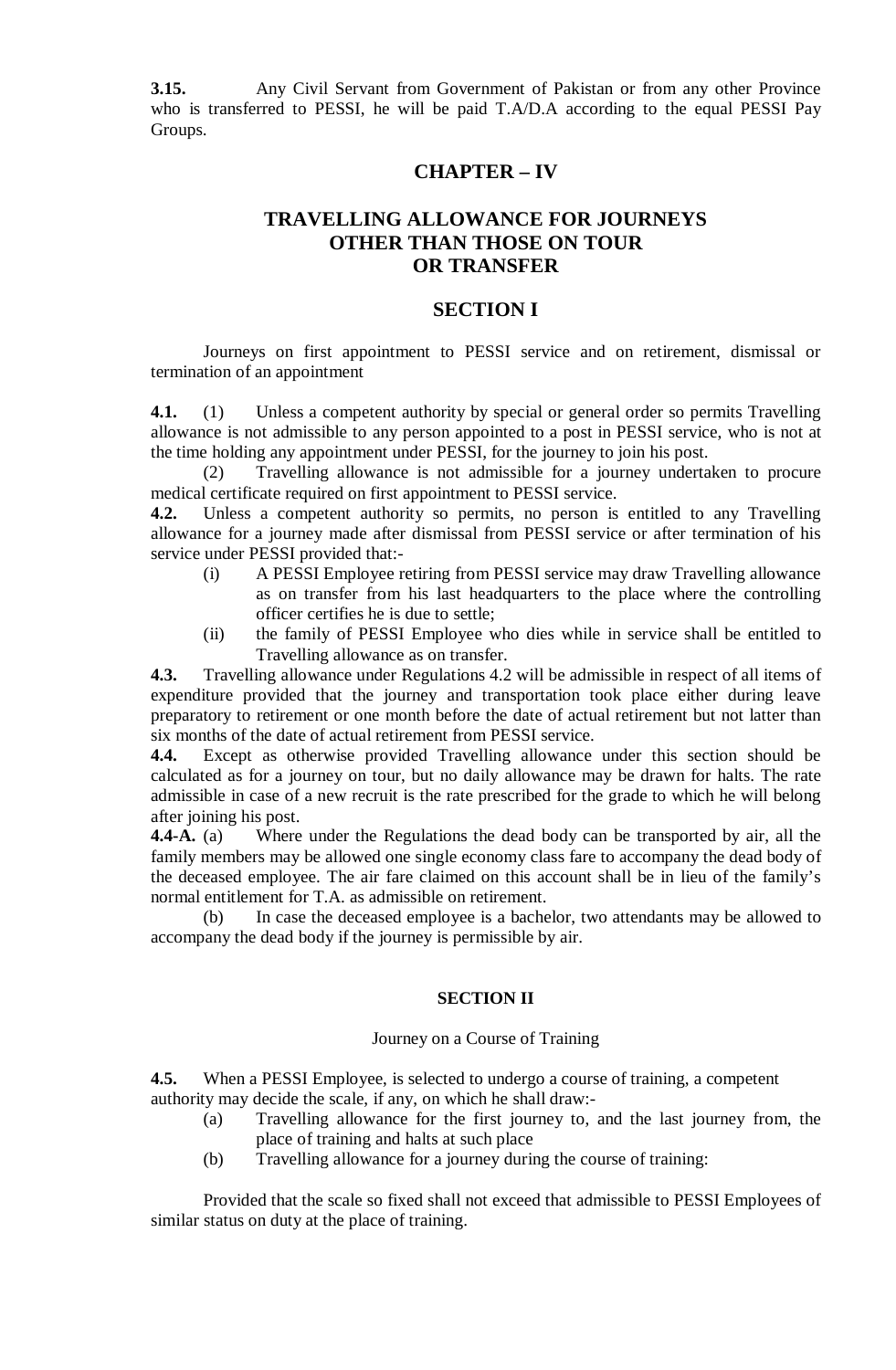Note: When a PESSI Employees is deputed to receive training at any of the Pakistan Army Schools of instructions, he should be permitted to draw, instead of house rent or local allowance, daily allowance equal to messing charges levied by the Army Institution, in accordance with his status. This note will apply when it is certified by the authorities of the of the institution concerned that it is compulsory for a trainee to lodge and board at the institution or that it is not possible to make any cheaper arrangement outside.

#### **SECTION III**

Journey to Give Evidence in a Court to Attend an Inquiry or Conference

**4.6.** (1) A PESSI Employee permitted at his request to attend a meeting or conference held in Pakistan and if PESSI interest is served thereby, may be paid a single return railway fare for the journey without any road mileage or daily allowance.

(2) Mileage and daily allowance, etc, as for a journey on tour, are, however, admissible when an officer is officially deputed to attend a meeting.

**4.7.** (a) A PESSI Employee appointed as a member of a committee, commission or board constituted by PESSI, may draw Travelling allowance as for journeys on tour.

(b) A PESSI Employee who is appointed to assist at a departmental enquiry or at a preliminary investigation into charges of corruption or misconduct on the part of an official and undertakes any journey in connection with such enquiry or investigation, is entitled to Travelling allowance as for a journey on tour.

**4.8.** (1) A PESSI Employee summoned to give evidence:-

- (a) in a civil or criminal case, or a departmental enquiry held by a properly constituted authority in Pakistan or in foreign territory, provided that the facts as to which he is to give evidence have come to his knowledge in the discharge of his public duties; or
- (b) before a committee appointed by PESSI; may draw Travelling allowance as for a journey on tour attaching to his bill a certificate of attendance given by the Court or other authority which summoned him:

Provided that if the Court by which he is summoned is situated within 16 kilometers of his headquarters or within municipal limits of the town where his headquarters are located, whichever may be farther, he may if not in receipt of any permanent travelling allowance or conveyance allowance accept such payment of actual travelling expenses as the Court may make.

**Note (2):** A PESSI Employee summoned to give evidence while on leave or on vacation is entitled to Travelling allowance under this Regulation from and to the place from which he is summoned as if he were on duty.

**4.9.** A competent authority may sanction Travelling allowance as for a journey on tour in a case in which a PESSI Employee has to undertake the journey to answer a criminal or civil case brought against him in respect of an act done by him in the discharges of his official duty and in which PESSI has decided to undertake his defence at public cost.

**4.10.** Travelling allowance as for a journey on tour is admissible to a PESSI Employee proceeding in his official capacity to a police station to lodge a complaint or give information of an offence but no allowance is admissible to a PESSI Employee summoned by a police officer to give evidence before him.

**4.11.** Person attending commissions of inquiry, etc:-

(a) When any person, not being a PESSI Employee, but including an employee of the Government of Pakistan or other Provincial Government is required to attend any meeting of a provincial commission of inquiry or of a board, conference, committee, or departmental inquiry convened under proper authority. Travelling allowance for the journey calculated under the ordinary Regulations for the journey of a PESSI on tour, and for such purpose may declare, by general or special order the grade to which such person shall be deemed to belong.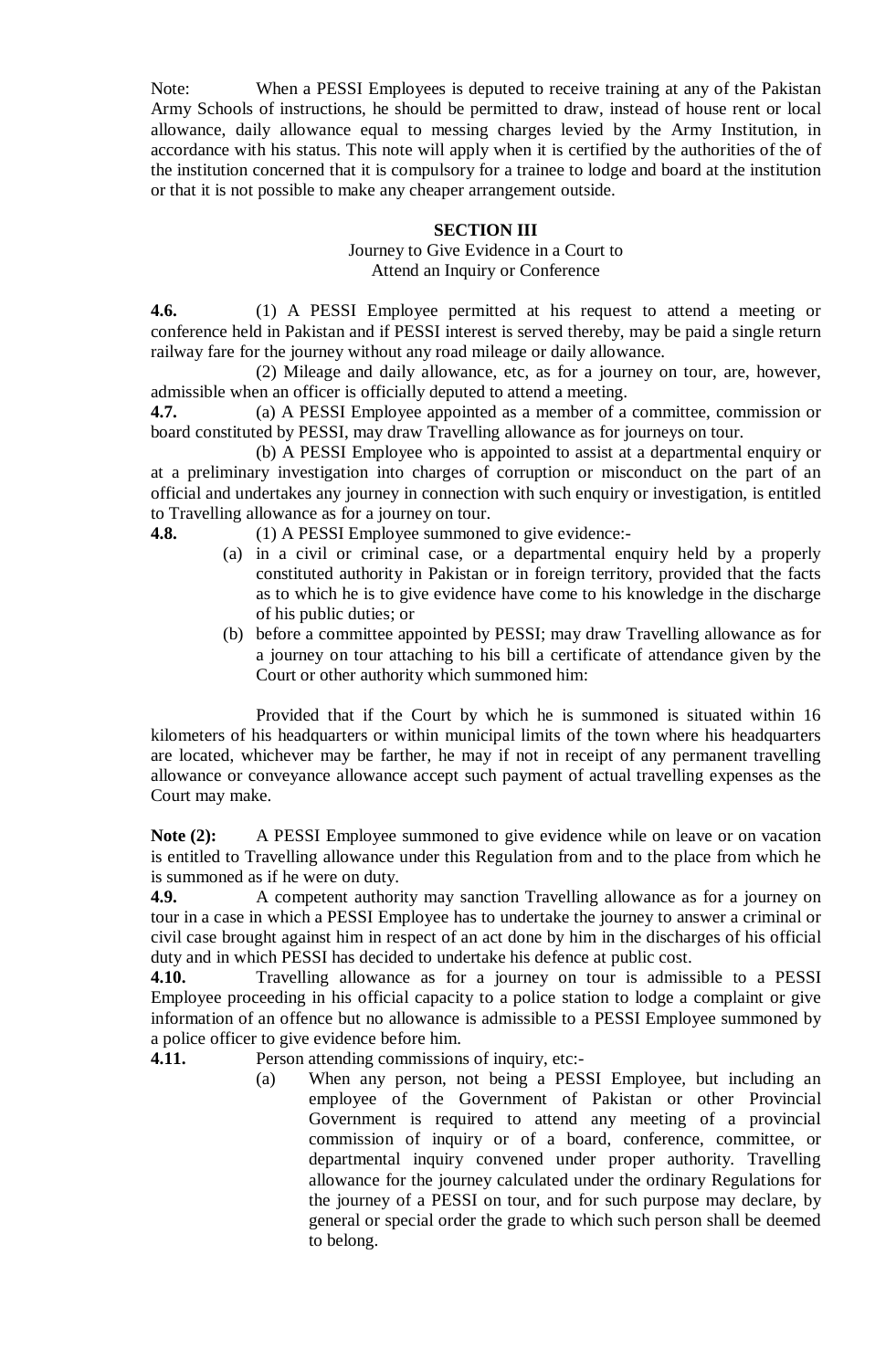Provided that a competent authority may in its discretion, grant to the person concerned his actual Travelling, hotel and carriage expenses, instead of travelling allowance, where it considers that such allowance would be inadequate.

- (b) A competent authority may delegate the power conferred upon it by clause(a) of this Regulations to the PESSI Employee presiding over the meeting of the commission or other body which the person concerned is required to attend.
- (c) Travelling allowance is not admissible to private legal practitioners employed in case on behalf of PESSI unless they are officiating as public prosecutors.
- (d) Non-officials may be allowed by a competent authority Travelling allowance (including daily allowance and conveyance allowance) according to their status for helping PESSI in its various activities.

#### **SECTION IV**

#### **Journey to give or obtain medical advice**

**4.12. (1)** When the place at which a PESSI Employee falls ill is not the headquarters of the authorized medical attendant:-

- (a) the patient shall be entitled to Travelling allowance for the journey to and from such headquarters; or
- (b) if the patient is too ill to travel and under the Regulations applicable to him, is in such circumstances, entitled to the attendance of the authorized medical attendant shall be entitled to Travelling allowance for the journey to and from the place where the patient is.

(2) A claim for Travelling allowance under sub-clause (a) of clause (1) of this Regulation shall be accompanied by a certified from the authorized medical attendant stating that medical attendance was necessary, and where the claim is under sub-clause (b) of that clause, that the patient was too ill to travel.

**4.13.** When a PESSI Employee is required under the orders of the head of his office to obtain the countersignature of a medial board or a medical officer upon a certificate, he may draw Travelling allowance for the journey undertake to appear before such board of medical officers.

**4.14.** If a PESSI Employee being stationed at a place where there is no medical officer of PESSI, is required to obtain a medical certificate from a medical officer of PESSI is support of an application for an initial grant of leave he may draw Travelling allowance for the journey undertake to obtain that certificate.

**4.15.** If a PESSI Employee, having obtained a medical certificate in support of an application for an initial grant of leave is required to appear before a medical board or to appear before a nominated medical board or to appear before nominated medical officer of PESSI for further opinion as to the necessary for the leave recommended in that certificate, he may draw Travelling allowance for the journey undertake to obtain that opinion.

**4.16.** A PESSI Employee directed by his official superior, in the interest of the public service, to apply for an invalid pension may, if he be required to undertake a journey in order to appear before a medical board, draw Travelling allowance as on tour.

Provided that his Travelling allowance bill is supported by a certificate that he was directed to apply for an invalid pension in the interest of the public service.

**4.17.** A competent authority may allow Travelling allowance to a PESSI Employee who voluntarily applies for an invalid pension, provided that the authority is satisfied that the circumstance of the application are such as to justify the concession.

**4.18.** (1) When a PESSI Employee suspected to be suffering from tuberculosis is required after examination by the Chest Specialist of the nearest Hospital of PESSI in which he is serving or if he is too ill to go to the Chest Specialist of the nearest Hospital of PESSI or dispensary, to proceed for X-Ray, laboratory or other examination to the nearest station where such facilities are available, he may on production of a certificate from the District Health